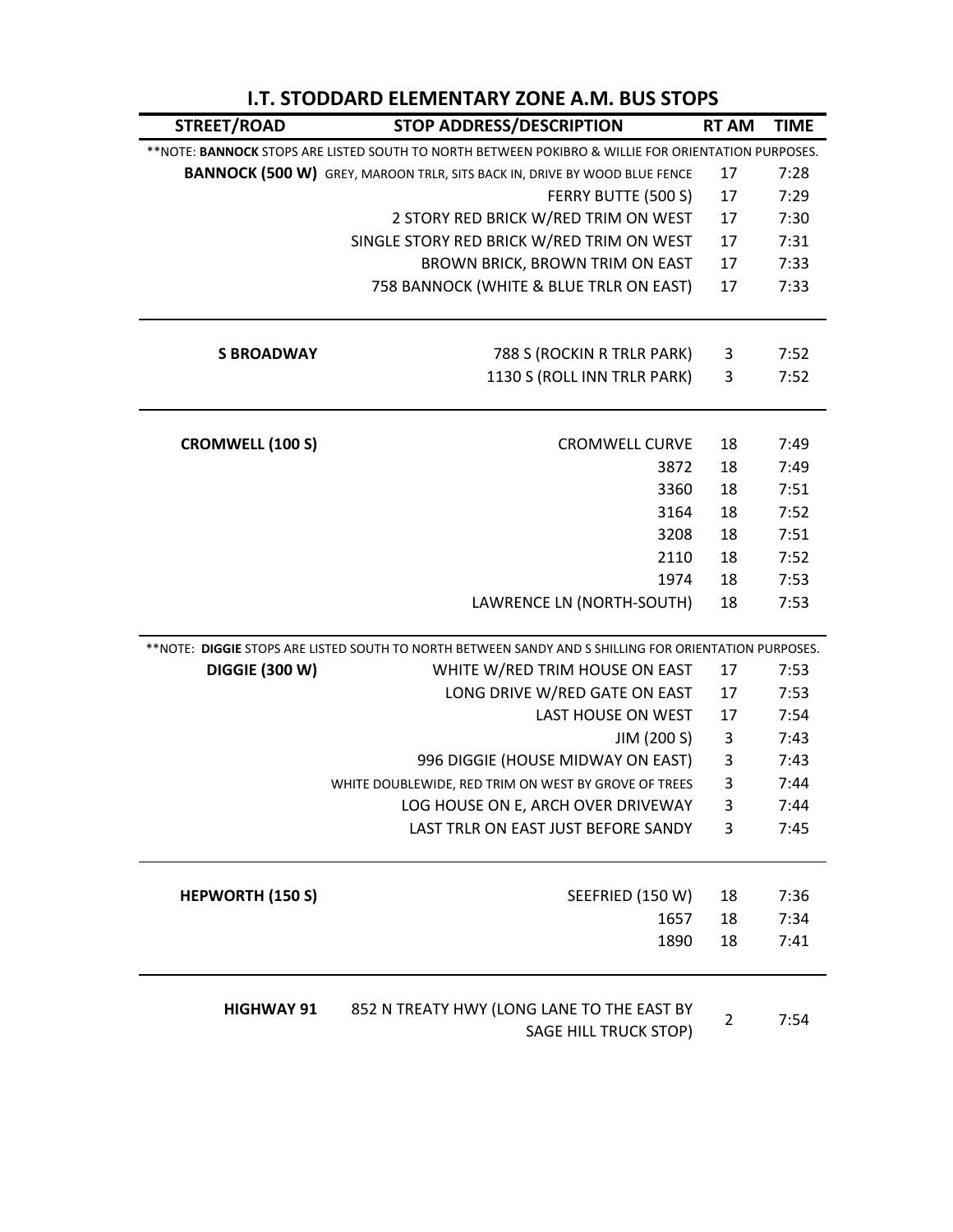| STREET/ROAD          | <b>STOP ADDRESS/DESCRIPTION</b>                                                                       | <b>RT AM</b> | <b>TIME</b> |
|----------------------|-------------------------------------------------------------------------------------------------------|--------------|-------------|
|                      | **NOTE: JIM STOPS ARE LISTED WEST TO EAST FROM DIGGIE, FOLLOWING JIM AROUND FOR ORIENTATION PURPOSES. |              |             |
| <b>JIM (200 S)</b>   | CREAM DOUBLEWIDE W/BLACK TRIM ON SOUTH                                                                | 17           | 7:44        |
|                      | YELLOW HOUSE W/BROWN BRICK ON WEST                                                                    | 17           | 7:47        |
|                      | <b>BLUE HOUSE ON SOUTH</b>                                                                            | 17           | 7:49        |
|                      | BEIGE HOUSE W/BROWN TRIM ON SOUTH                                                                     | 17           | 7:50        |
|                      | WHITE HOUSE, 2 SINGLEWIDE TRLRS ON NORTH                                                              | 17           | 7:51        |
| <b>JUDICIAL</b>      | 729 E                                                                                                 | 18           | 7:30        |
| <b>PENDLEBURY</b>    | 221                                                                                                   | 25           | 8:03        |
|                      | <b>BRIDGE</b>                                                                                         | 25           | 8:04        |
|                      | BETWEEN 575 & LAWRENCE LANE                                                                           | 18           | 7:54        |
|                      | 695                                                                                                   | 18           | 7:55        |
|                      | 822                                                                                                   | 18           | 7:56        |
|                      | 875                                                                                                   | 18           | 7:56        |
|                      | 1055                                                                                                  | 18           | 7:33        |
|                      | ** NOTE: POKIBRO STOP IS ON THE EAST WEST PORTION OF POKIBRO, NORTH OF TRUCHOT                        |              |             |
|                      | POKIBRO LONG DRIVE TO THE SOUTH, SURROUNDED BY TREES                                                  | 17           | 7:27        |
| <b>RIVER RANCH</b>   | MAILBOXES IN CUL-DE-SAC                                                                               | 18           | 7:40        |
|                      | ** NOTE: SAMBO STOPS ARE LISTED SOUTH TO NORTH, STARTING AT WILLIE & ENDING AT HWY 91                 |              |             |
| <b>SAMBO (400 W)</b> | <b>BEIGE HOUSE ON EAST</b>                                                                            | 17           | 7:36        |
|                      | 2 STORY ORANGE HOUSE ON WEST                                                                          | 17           | 7:37        |
|                      | "T" INTERSECTION OF SAMBO & SANDY, LONG DRIVE TO THE WEST                                             | 17           | 7:38        |
|                      | REALLY NICE HOME JUST S OF CANAL                                                                      | 17           | 7:37        |
|                      | BETWEEN GREEN HOUSE W/PLYBOARD FENCE & WEST NEIGHBOR                                                  | 3            | 7:48        |
|                      | 921 SAMBO (GRAY HOUSE W/RAMP & PINE TREES)                                                            | 3            | 7:48        |
|                      | LOG CABIN & PEACH HOUSE RIGHT NEXT TO TRACKS                                                          | 3            | 7:49        |
|                      | *NOTE: SANDY STOPS ARE LISTED WEST TO EAST, STARTING AT SAMBO & ENDING AT JIM/DIGGIE                  |              |             |
| <b>SANDY (300 S)</b> | BROWN BRICK, YELLOW HOUSE ON SOUTH                                                                    | 17           | 7:38        |
|                      | <b>CREAM TRLR ON SOUTH</b>                                                                            | 17           | 7:40        |
|                      | <b>STONE LANE</b>                                                                                     | 17           | 7:41        |
|                      | 254 SANDY (SINGLE WIDE ON S W/2 DRIVES)                                                               | 17           | 7:41        |
|                      | WHITE & BLUE SINGLE WIDE ON SOUTH                                                                     | 17           | 7:42        |
|                      | 268 SANDY (BROWN BRICK ON S, CORALS IN FRONT)                                                         | 17           | 7:42        |
|                      | WHITE & BROWN TRLR ON SOUTH BY BRIDGE                                                                 | 17           | 7:42        |

## **I.T. STODDARD ELEMENTARY ZONE A.M. BUS STOPS**